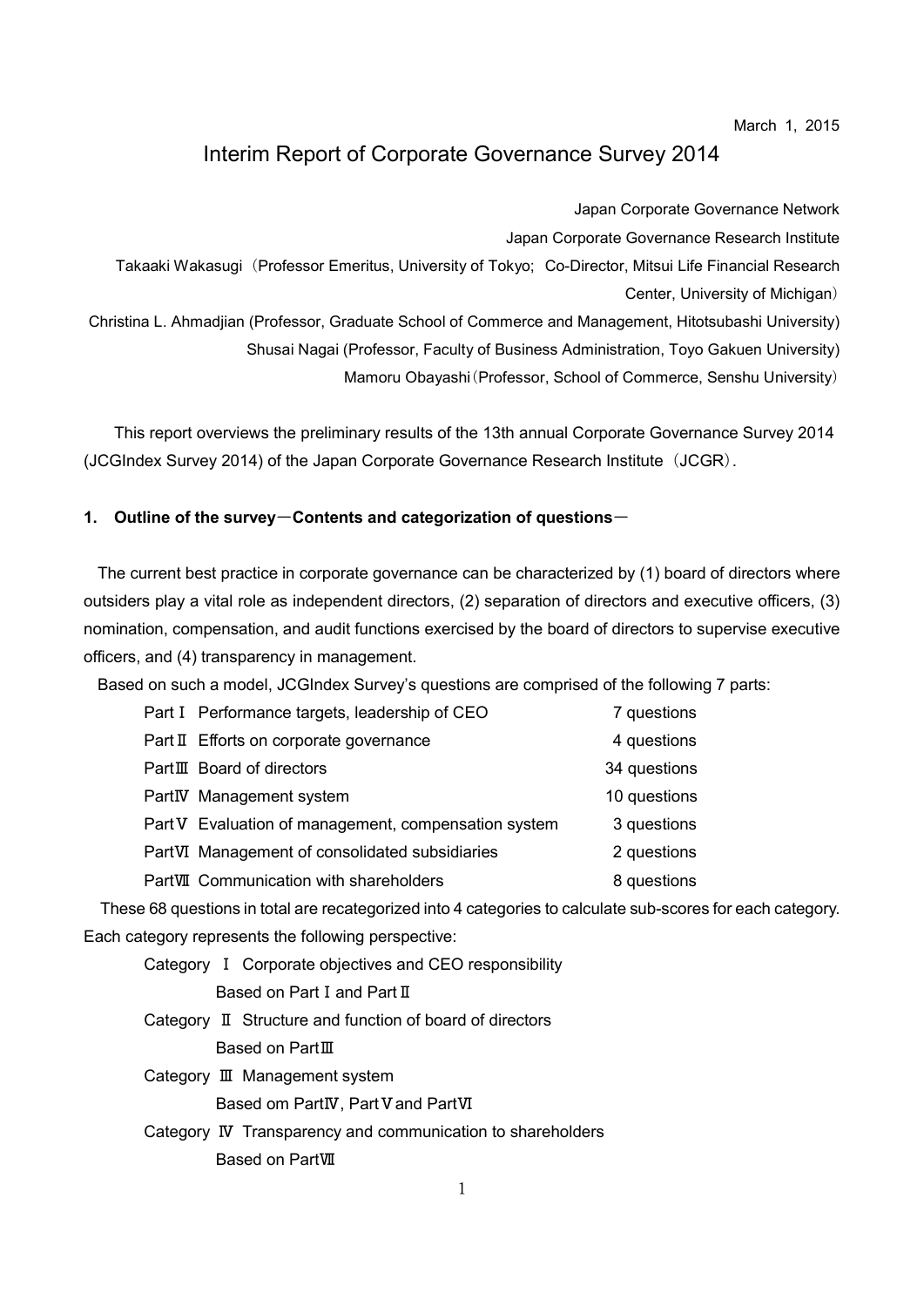#### 2. Meaning of the Categories

Categories Ⅰ and Ⅱ are related to corporate governance system, and Ⅲ and Ⅳ are about corporate management system. Although it is possible to value the corporate governance through Categories Ⅰ and Ⅱ alone, Categories Ⅲ and Ⅳ are incorporated into JCGIndex, based on the belief that good management system is established under the good governance system.

#### 3. Number of companies that responded to the survey

From December 2014 to February 2015, we surveyed all companies listed on the First Section of the Tokyo Stock Exchange (1,835, as of November 27, 2014), of which 118 have responded to the survey. We are grateful to all companies that responded to this survey.

#### 4. Interim results of JCGIndex and Category-scores

Taking the recent development of the environment on corporate governance into account, we made a significant change on the survey, notably by increasing the questions on board of directors. Hence, each category has a different weight from the last survey.

JCGIndex and its category scores by category were calculated for the 102 companies that had responded to the survey by the deadline. The above stated change in the survey resulted in slightly lower scores among companies with high JCGIndex, while the overall average remained flat. We would appreciate your understanding for this.

Below is the comparison of this year's sub-scores and the JCGIndex to those in the previous year.

| as econoc and achievement rated by category |                                              |        |             |             |  |
|---------------------------------------------|----------------------------------------------|--------|-------------|-------------|--|
| Category                                    |                                              | Weight | Mean<br>(B) | Achievement |  |
|                                             |                                              | (A)    |             | rate        |  |
|                                             |                                              |        |             | (B) / (A)   |  |
|                                             | <b>CEO</b><br>Corporate<br>objectives<br>and | 22     | 9.8         | 44.5%       |  |
|                                             | responsibility                               | (29)   | (13.00)     | $(44.8\%)$  |  |
| $\mathbf{I}$                                | Structure and function of board of           | 46     | 20.1        | 43.7%       |  |
|                                             | directors                                    | (26)   | (8.45)      | (32.5%)     |  |
| III                                         | Management system                            | 24     | 14.6        | 60.8%       |  |
|                                             |                                              | (25)   | (14.09)     | $(56.4\%)$  |  |
| IV                                          | Transparency and communication to            | 8      | 4.9         | 61.3%       |  |
|                                             | shareholders                                 | (20)   | (13.48)     | $(67.4\%)$  |  |
| <b>JCGIndex</b>                             |                                              | 100    | 49.3        |             |  |
|                                             |                                              | (100)  | (49.01)     |             |  |

Sub-scores and achievement rates by category

\*Results in 2013 are in parentheses.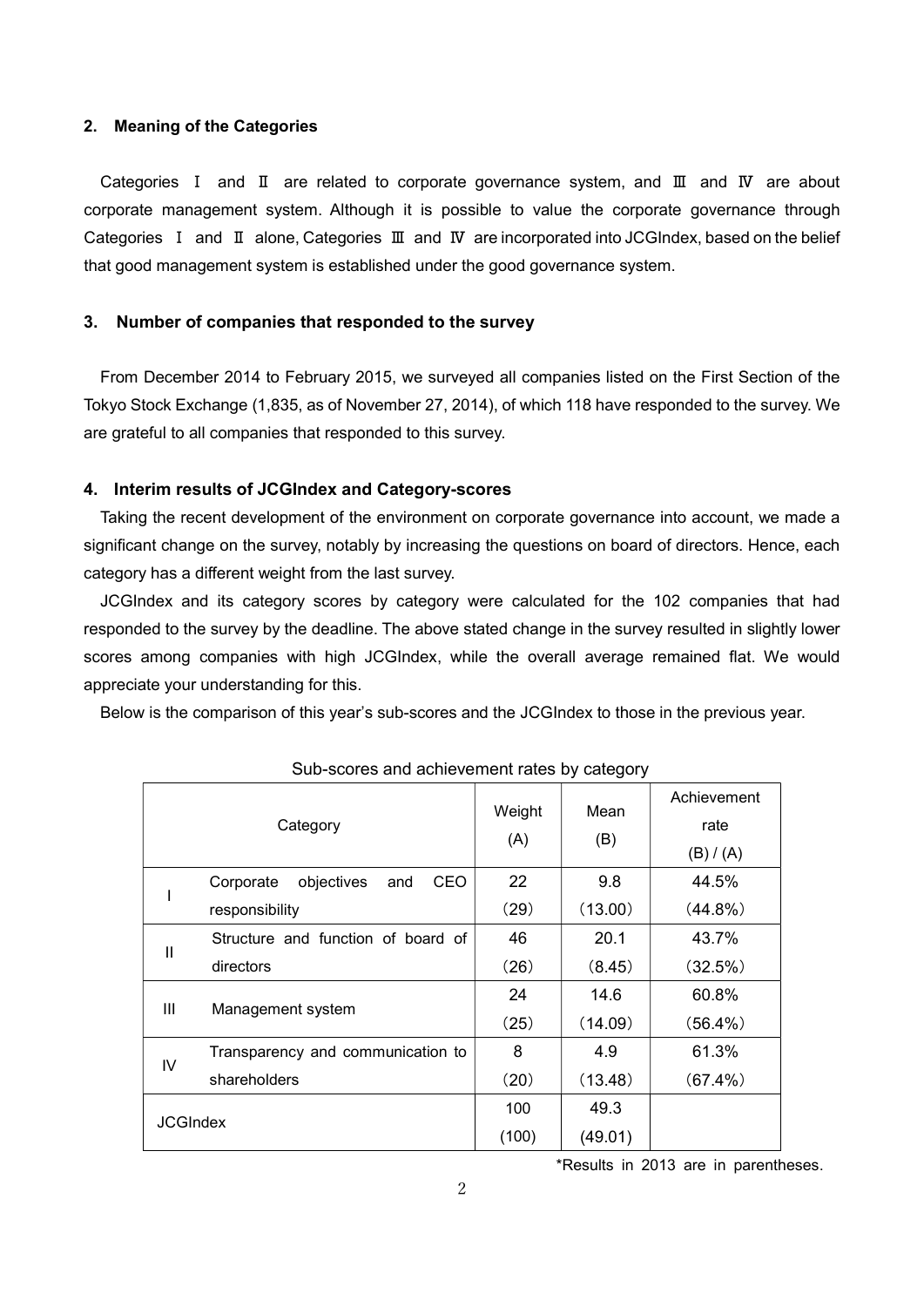## 3. Distribution of JCGIndex and category cores

## (1) JCGIndex



# (2) CategoryⅠ

## Corporate objectives and CEO responsibility

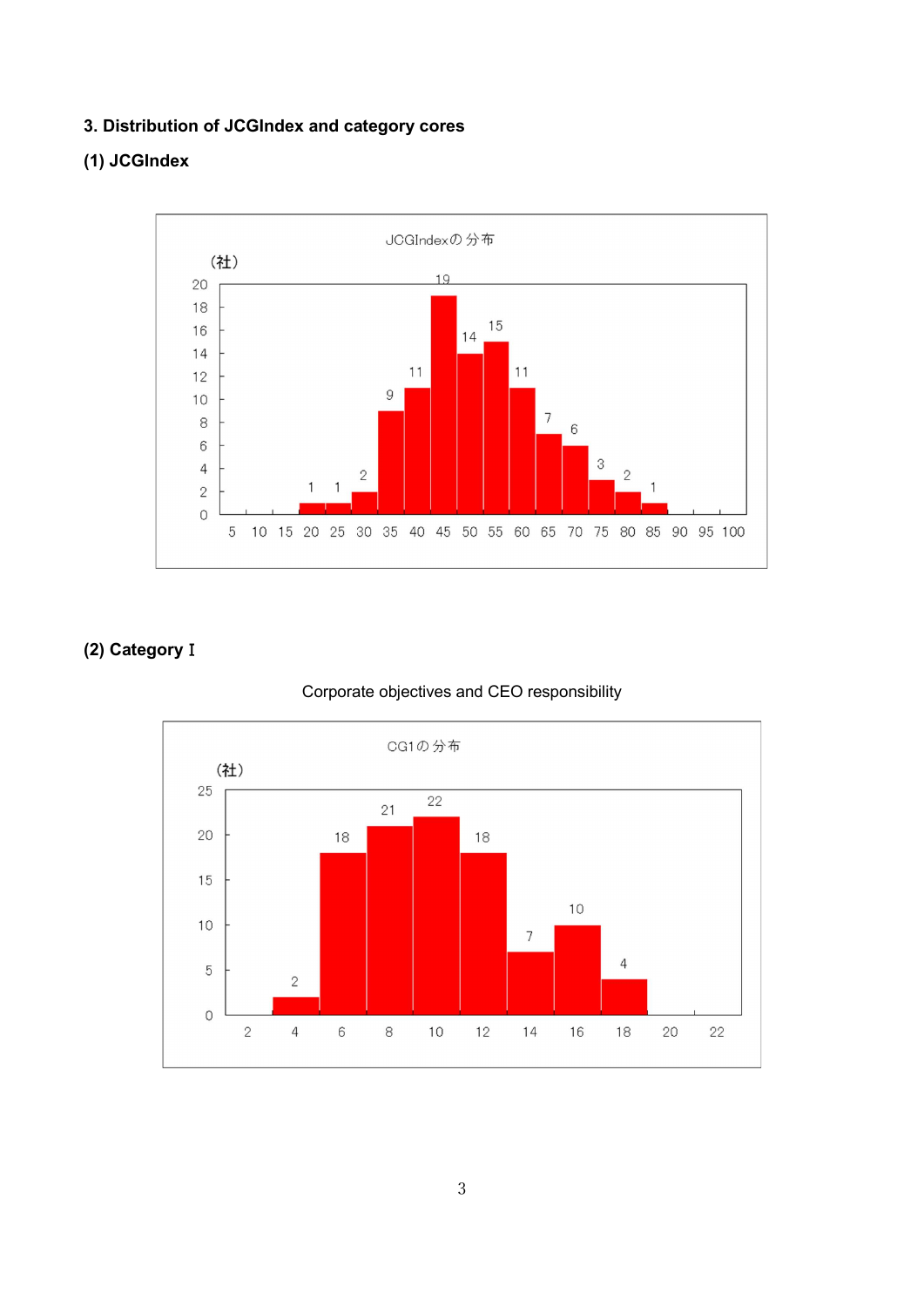# (3) CategoryⅡ



## Structure and function of board of directors

# (4) CategoryⅢ



Management System